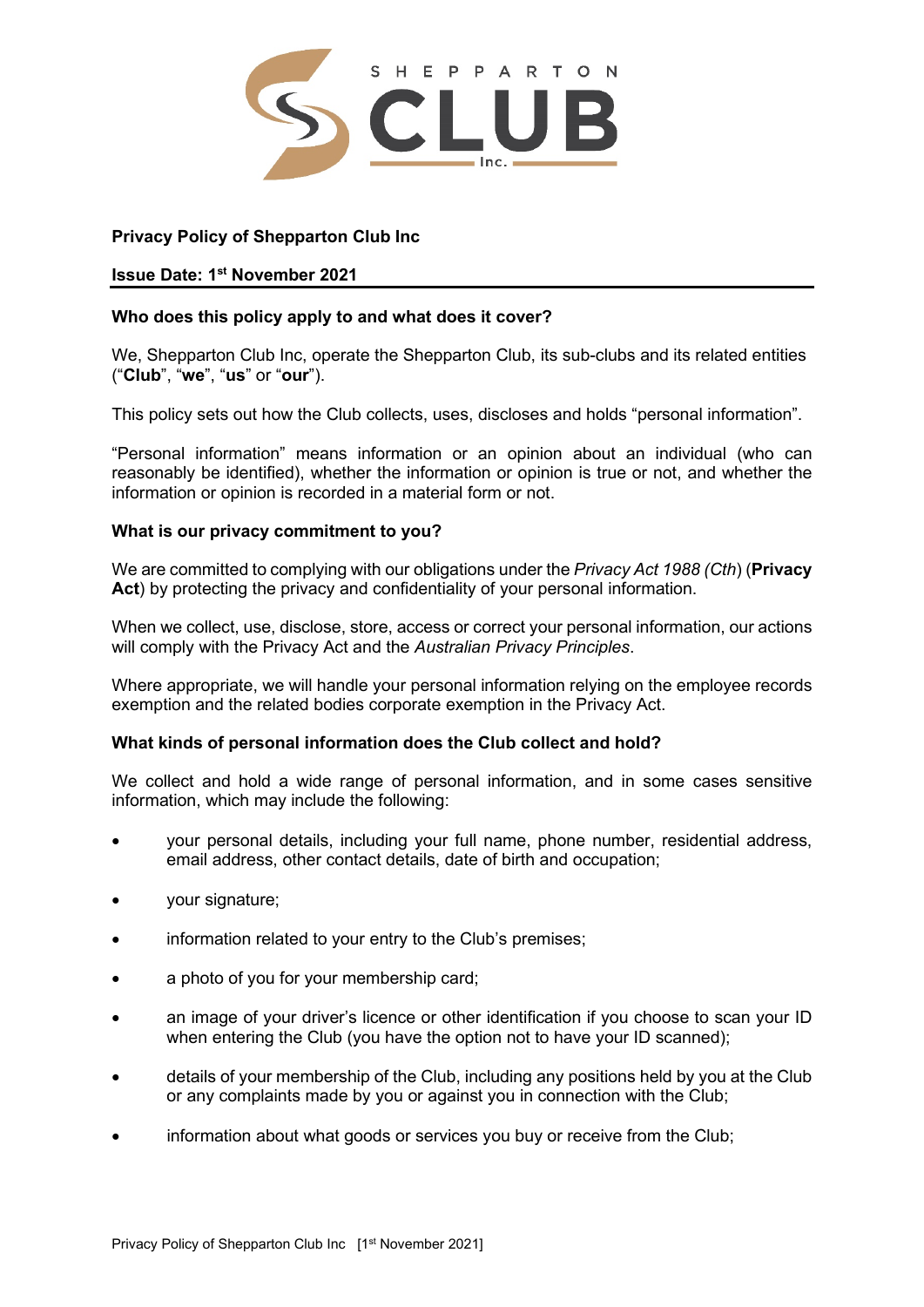- details of your activities at or in connection with the Club, including your participation in social or sporting activities;
- health information, including your vaccination status and any medical conditions you may disclose to us to enable us to provide goods or services to you;
- the name and contact details of your next of kin;
- information connected to your use of our gaming machines (including your player activity statements and prizes you receive);
- information about you related to a liquor or gaming self-exclusion or banning order;
- things you say or do (or things said about you) in connection with an incident or disciplinary proceedings at or in connection with the Club;
- information related to your use of our Wi-Fi from any of your personal devices;
- images or videos of you at the Club's premises; and
- if you apply for a job with us, the information in your resume and other information that you or your referees provide to us and notes of our interactions with you and/or others in relation to your prospective employment.

From time to time, we may collect additional information about you related to surveys, promotions and particular services or activities at or in connection with the Club.

Wherever practicable, we will advise you of the information being collected about you and provide you with an opportunity to refuse the collection of that information.

### **How do we collect your personal information?**

Your personal information is collected as a result of your visits to, or dealings with, the Club. Information is collected by recording information that you provide to us, by electronic means, and by the observations of our staff. We may collect personal information when you:

- enter, visit or deal with the Club;
- apply for, or renew, your membership of the Club or request to use our services;
- use your membership card or other issued cards at or in connection with the Club;
- purchase goods or services from us;
- use our gaming machines or request to be excluded from using our gaming machines;
- access or use our Wi-Fi from any of your personal devices;
- attend a function or show at a venue we operate;
- plan an event to be held with us;
- participate in activities offered by the Club, including competitions and promotions;
- visit one of the websites or social media pages operated by the Club;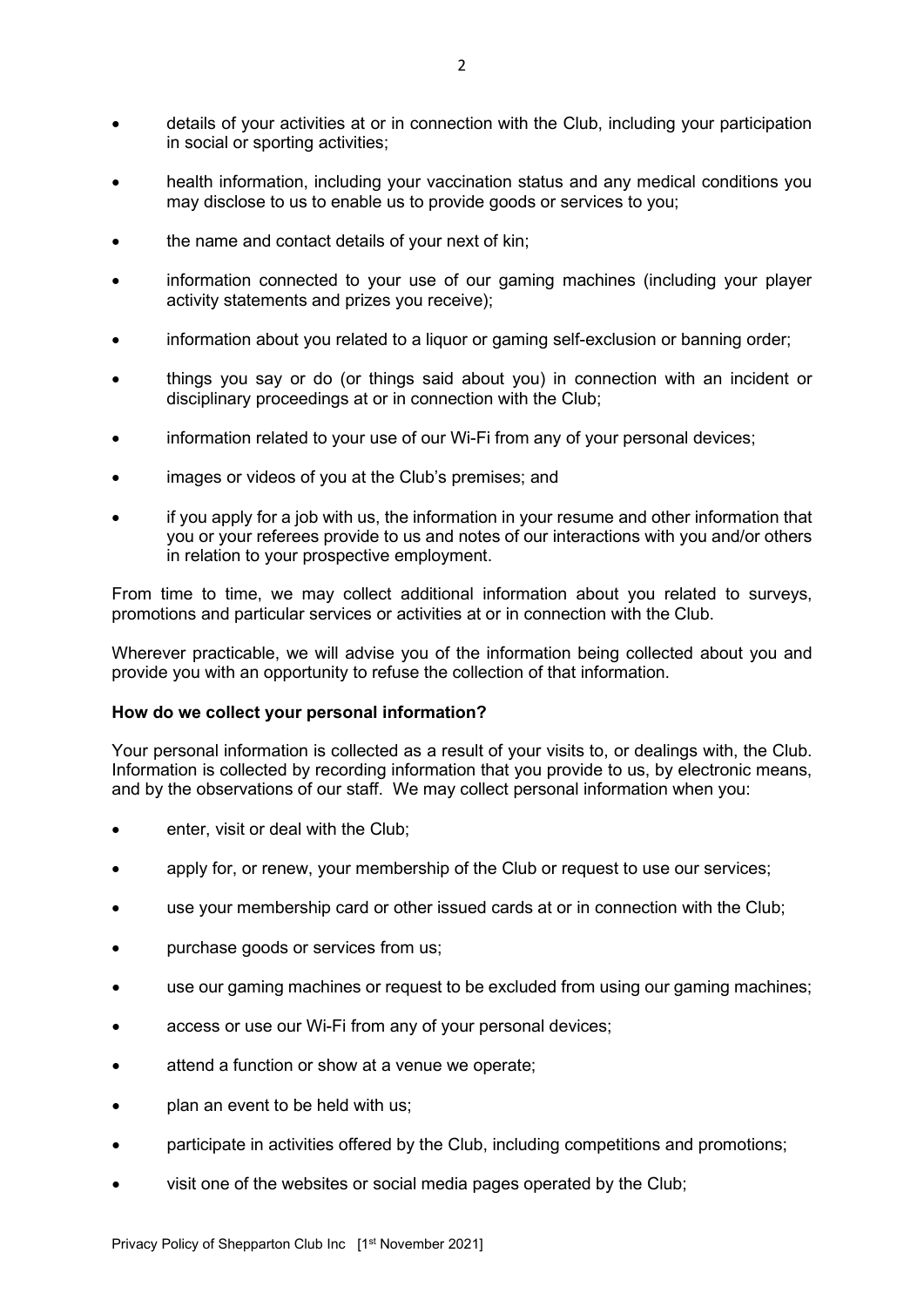- are suspended, banned or removed from any part of the Club's premises;
- are involved in, witness or are connected to an incident or disciplinary proceedings at or in connection with the Club; and/or
- apply for, or renew, your membership of one or more of the Club's sub-clubs or participate in the activities of those sub-clubs.

In general, if you contact us, we may keep a record of that correspondence.

We only collect personal information about you directly from you, unless it is unreasonable or impractical to do so. For example, it may be unreasonable or impractical to collect information from you when the information is provided by other members, our staff or the Police.

We may also collect information about you from other clubs and industry bodies if you have excluded yourself from the Club's premises.

# **Will I be notified that my personal information is being collected?**

When we collect information from you, we will take reasonable steps to notify you (or otherwise ensure that you are aware) of the following:

- our identity and contact details;
- the facts and circumstances of the collection;
- details of any laws that require or authorise the collection;
- the purposes of collection;
- the consequences if we do not collect the information;
- that this policy contains information about how you can access or correct your information or make a complaint about the Club; and
- whether we are likely to disclose the information overseas (and, if so, to which countries).

The way we notify you of the above is by making you aware of this policy.

If you give us personal information about others, we expect that you will tell them about this policy.

# **Is the Club required by law to collect personal information?**

As a licensed club, we have a legal responsibility to collect certain information about our members and guests pursuant to legislation, including the *Liquor Control Reform Act* 1998 (**Liquor Control Reform Act**)*, Associations Incorporation Reform Act* 2012 (**Associations Act**)*, Gambling Regulation Act* 2003*, Anti-Money Laundering and Counter-Terrorism Financing Act* 2006 and *Occupational Health and Safety Act* 2004*.*

For example, when a person applies for membership of the Club, we must collect details including their name, address and date of birth. We also may need to provide this information to any member of the general public who makes a request under certain legislation, including the Associations Act.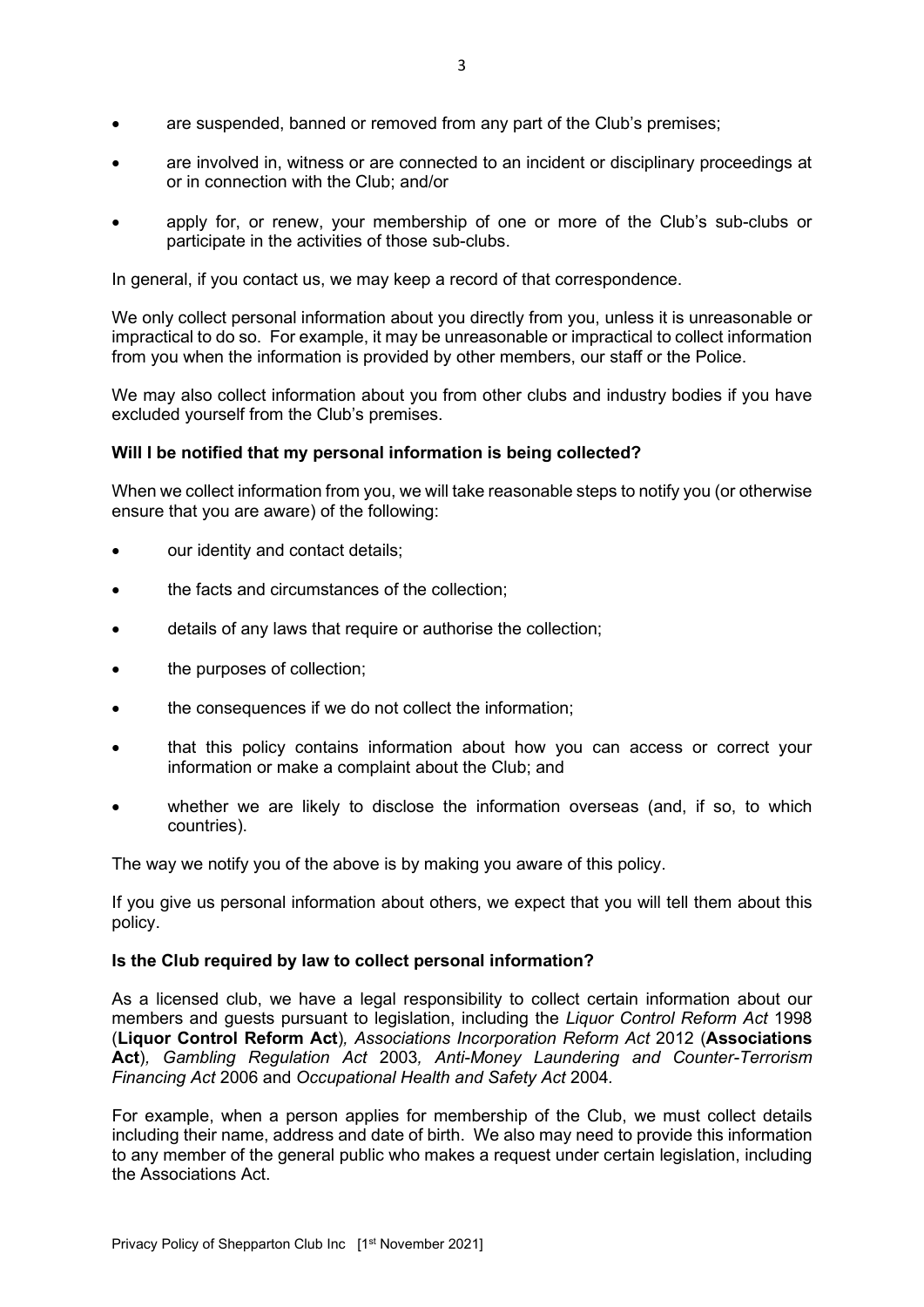Temporary members, guests of members, gaming visitors and other visitors to the Club may be required to produce a recognised form of identification (such as a driver's licence or passport) to gain entry into the Club's licenced premises.

If you elect to use our electronic ID scanner, we will collect information from your ID at the time you enter the Club. More information about our electronic ID scanners appears below.

Since the outbreak of covid-19, public health orders in Victoria have been used to regulate how people interact and some public health orders regulate how we may operate the Club. Public health orders may require that the Club verify certain information with you before you can enter the Club's premises such as your vaccination status.

## **For what purposes does the Club collect, hold, use and disclose your personal information?**

We collect, hold, use and disclose your personal information to operate the Club, carry out certain activities, provide products and services to you, other members and guests and other members of the public, and comply with our legal obligations. The purpose of collecting your personal information is to undertake one or more of the following activities or functions:

- consider applications and renewals of membership;
- identify who comes to the Club and verify their details, including age and address;
- identify individuals who have been suspended, banned or self-excluded from the Club's premises;
- create registers and display information as required by the Liquor Control Reform Act;
- provide a safe environment for you, other members and guests and our staff;
- provide services to you, other members and guests;
- carry out accounting and finance requirements and legal and administrative reporting requirements;
- provide Wi-Fi at the Club;
- provide an events management service;
- operate functions at our venues;
- carry out competitions and promotions;
- perform gaming operations;
- publish and distribute newsletters;
- carry out marketing (including direct marketing);
- offer and manage sponsorships including by supporting community sports and social events;
- provide ticketing services;
- offer dining options and other entertainment, including shows;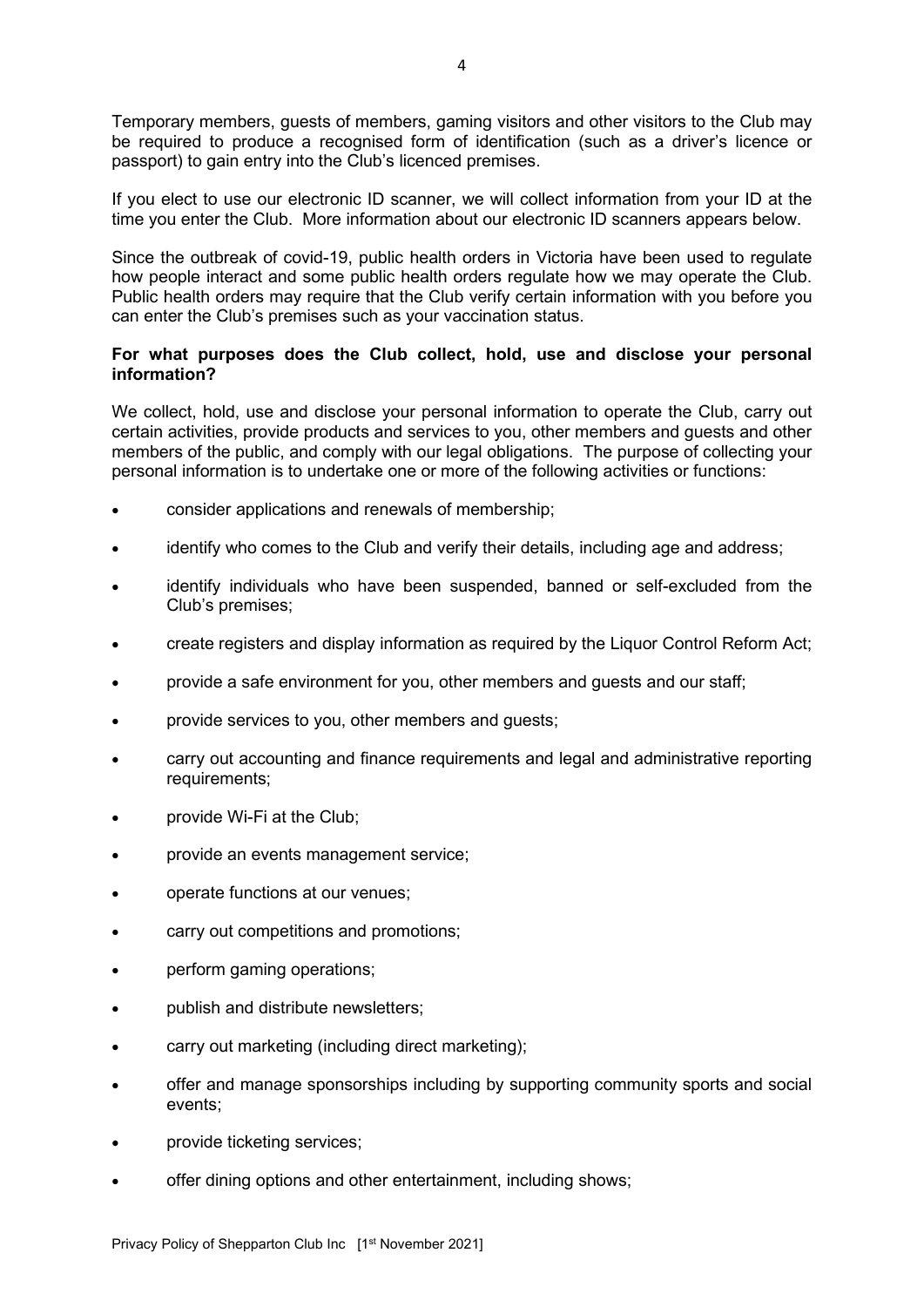- operate the Club's sub-clubs, including publishing contact details of committee members;
- conduct elections of the Club's Board of Directors;
- investigate an incident or conduct disciplinary proceedings at or in connection with the Club;
- resolve a complaint;
- assess an applicant's suitability for employment; and
- improve our services and increase membership of the Club.

### **What happens if you don't provide your personal information?**

If you don't give the Club your personal information, you may not be able to become a member of the Club, use the Club's services or facilities, or access the Club's premises.

You have the option of not identifying yourself, or of using a pseudonym, when dealing with us. However, this will be limited to enquiries of a very general nature and only over the telephone or by email.

In most circumstances, you will be unable to deal with the Club anonymously or with a pseudonym because of our obligations under the Liquor Control Reform Act.

#### **How do we use your personal information?**

We use your personal information primarily to allow us to carry out the activities and functions listed above. We also use your personal information for secondary purposes related to those activities and functions, or when permitted under the Privacy Act.

If you have self-excluded yourself from the Club's premises and nominated other clubs from which you also want to be excluded, we may disclose your personal information to those clubs to the extent necessary to assist those clubs to comply with your self-exclusion.

The Club may also use the personal information we collect from you for direct marketing of products and services to you, including from third parties. Such products and services may include the provision of newsletters, competitions, announcements, campaigns or information about shows and entertainment at the Club or services offered by the Club.

You can refuse any direct marketing by contacting our Privacy Officer.

### **Does the Club disclose my personal information to others?**

There may be times when we may need to disclose your personal information to third parties that we engage to provide services to or in connection with the Club, including our related entities, our insurers, Community Clubs Victoria, our sponsors, our legal or financial advisers and other members of the Club.

Your personal information will only be disclosed to third parties for a purpose permitted by the Privacy Act and/or this policy and, where required, after obtaining your consent.

We may need to disclose your personal information to third parties for the purposes of allowing us to carry out the activities and functions mentioned in this policy.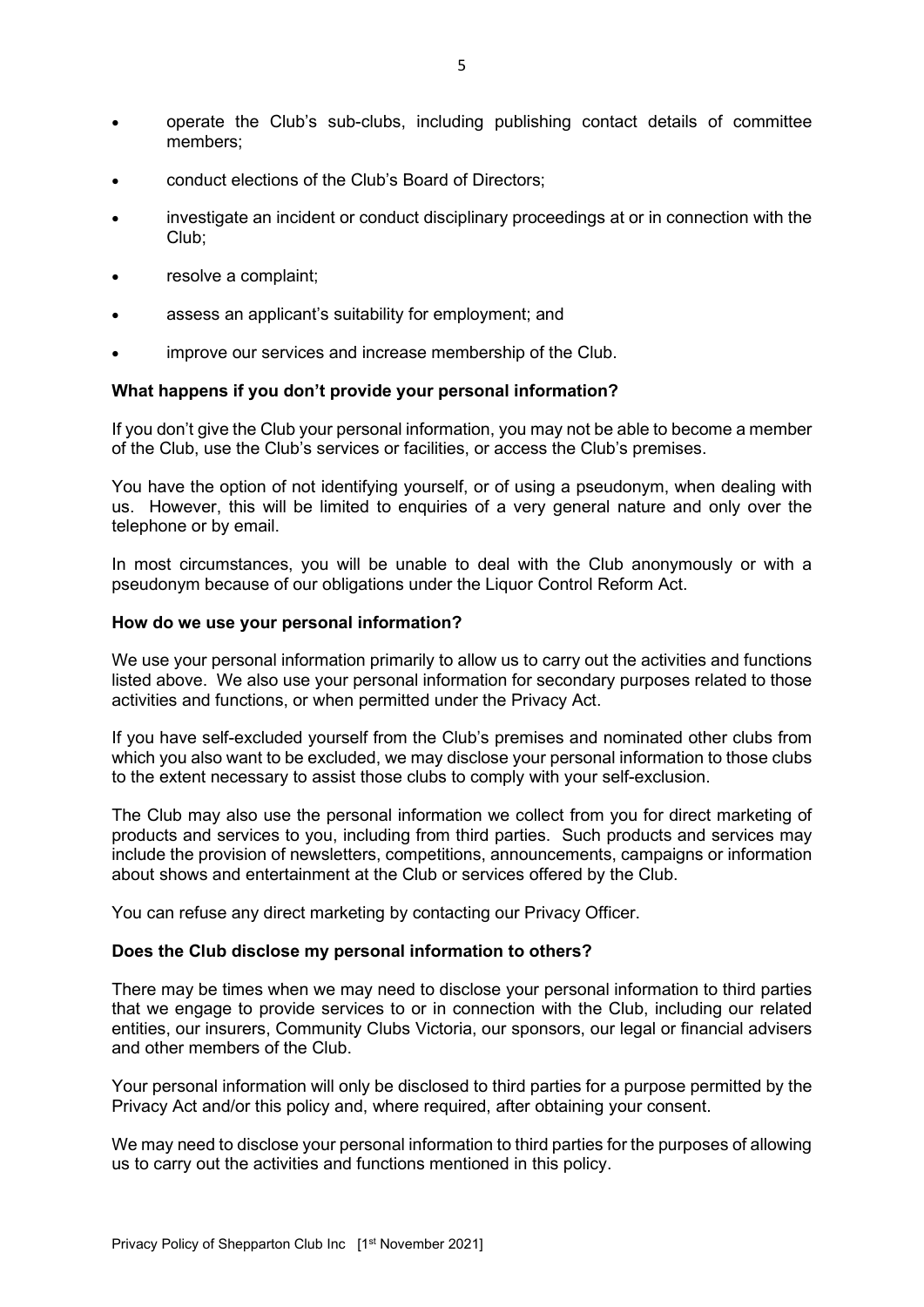For example, from time to time, the Club engages external companies to send direct marketing information (usually via email or SMS), carry out mail services, and provide IT storage and other services.

A third party service provider will only receive your personal information from the Club where that information is necessary for that third party to provide services to or in connection with the Club and the Club will always require that the third party comply with the Privacy Act when dealing with your personal information.

We will also disclose your personal information to third parties if we are required or authorised to do so by law, including (but not limited to) law enforcement agencies, the Office of the Australian Information Commissioner, the Australian Electoral Commission, the Department of Family and Community Services and the Australian Taxation Office.

# **FREQUENTLY ASKED QUESTIONS**

# **Why does the Club collect my health information and vaccination status?**

The Club's primary concern is the safety and wellbeing of its staff, members and the broader community which it serves.

As a sports club, the Club may need collect personal information from you about your health in order to provide specific services to you. For example, if you wish to participate in a sporting activity operated by one of the Club's sub-clubs, the Club may require you to disclose information about your general fitness and any medical conditions that you may have in order to assess whether it is safe for you to participate in that activity.

The Club will only ever collect your health information from you directly and with your express consent. The Club recognises that health information is sensitive information and will only handle in accordance with the Club's policies, the Privacy Act and the *Health Records Act*  2001 (VIC).

The Club is also required by law to take reasonable steps to provide a safe work environment for its employees and members and to minimise the risk of transmission of COVID-19.

The Club believes that vaccination against COVID-19 is the best protection against the COVID-19 virus and strongly encourages its staff and members to get vaccinated. However, the Club recognises that some individuals are for legitimate health reasons (referred to as medical contraindications) unable to be vaccinated.

In order to comply with the public health orders, and in the interests of protecting the most vulnerable people in our community, the Club requires that in order to access the Club's premises, you must show the staff at our reception either:

- (a) evidence from the Australian Immunisation Register that you have received two doses of a COVID-19 vaccine; or
- (b) a medical contraindication certificate which has been duly completed and issued to you by a medical practitioner.

The Club will not keep a copy of your vaccination evidence or medical contraindication certificate. If you are an employee or member of the Club, the Club will update your file to indicate that you have provided the required information so that you will not be required to produce evidence every time that you visit the Club. The file will not specify whether you have presented evidence from the Australian Immunisation Register that you have received two doses of a COVID-19 vaccine or a medical contraindication certificate.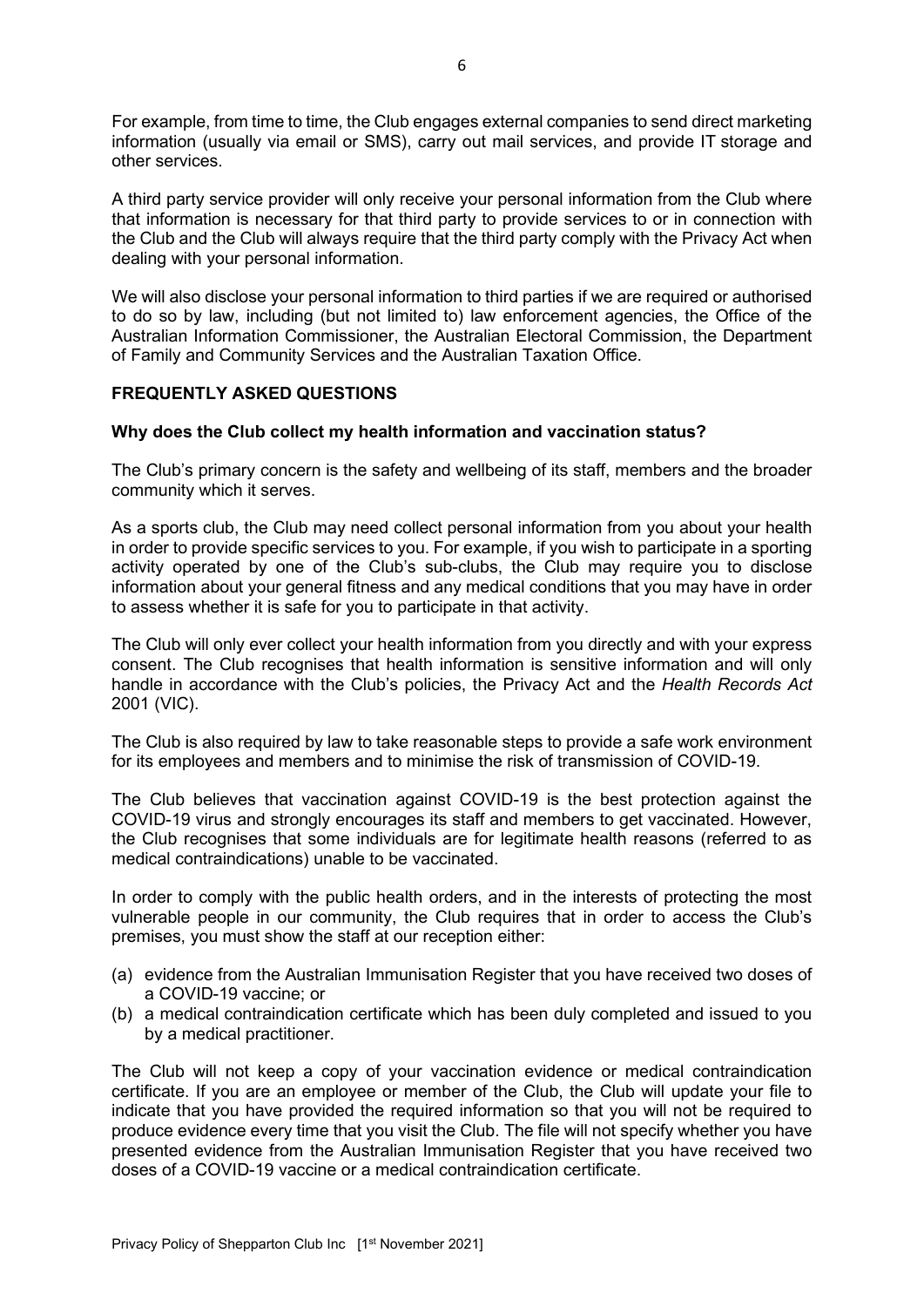If you do not allow the Club's staff to sight evidence from the Australian Immunisation Register that you have received two doses of a COVID-19 vaccine or a medical contraindication certificate, you will not be allowed to access the Club's premises or participate in any activities and services offered by the Club.

[The requirement to sight your vaccination status will depend on applicable public health orders. If such orders are revoked, amended or changes, our policy may need to change.]

### **How does this policy apply to the Club's sub-clubs and its related entities?**

The Club operates a number of sub-clubs that form part of the Club.

For the purposes of the Privacy Act, a sub-club's collection, use, disclosure or storage of your personal information is the Club's collection, use, disclosure or storage of your personal information.

If a sub-club (being part of the Club) collects, uses, discloses or stores your personal information, it will comply with this policy when doing so.

The Club may have one or more related entities.

These related entities are separate legal entities to the Club, but are related to the Club in some way (e.g. the Club owns the related entity, or the related entity owns the Club).

The Privacy Act permits related entities to share personal information in certain circumstances.

If an entity related to the Club collects, uses, discloses or stores your personal information, it will comply with this policy when doing so (unless that entity has its own privacy policy).

### **Is there surveillance at the Club?**

All venues operated by the Club are subject to video and audio surveillance for security reasons, including to monitor the safety of members, guests and employees and to protect the Club's assets.

The footage and audio recordings may be used in disciplinary proceedings and/or to investigate incidents and may be disclosed to our legal representatives, our insurers and law enforcements agencies.

### **Do I have to use the electronic ID scanner to enter the Club's premises?**

No. You are not obliged to scan your identification to enter the Club's premises.

If you prefer, you can manually enter your name, address and signature (as required by the Liquor Control Reform Act) into the terminal and present your identification to staff who will confirm your details.

### **What information is collected from the electronic ID scanners?**

The electronic scanners used by the Club may scan a full copy of your ID.

Where this applies, the Club may collect all of the information recorded on your ID (which may include sensitive information).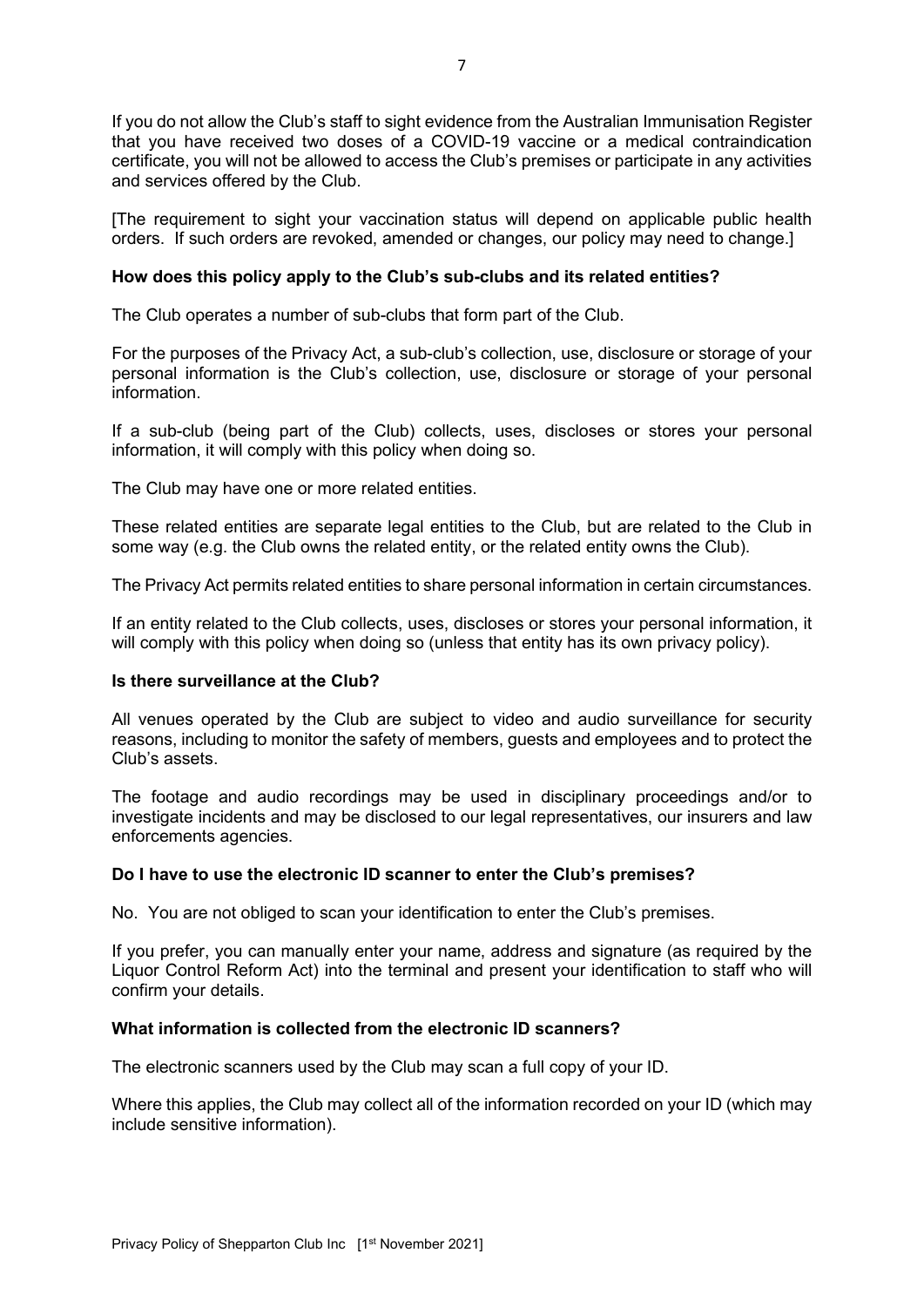## **Why does the Club use ID scanners?**

Under the Liquor Control Reform Act, we are required to maintain a register of the name, address and signature of temporary members and guests over the age of 18 who enter the Club's premises. This information must be retained by us for at least three years.

ID scanners are a secure way for the Club to collect information about persons entering the Club's premises.

ID scanners are also environmentally friendly in that they have helped the Club reduce its paper usage and storage of certain hardcopy records.

The collection of personal and sensitive information of the individuals who choose to scan their identification is reasonably necessary for the activities and functions of the Club.

### **How do we hold and protect your personal information?**

Personal information that is held by us is stored electronically and/or in hardcopy.

We take reasonable steps to ensure that your personal information is safe and secure from unauthorised access, use or disclosure.

Information that we store electronically is held in secure and password protected databases.

Video and audio surveillance is stored on our digital recorders, which are maintained in a restricted access area and password protected.

Your personal information is securely destroyed when it is no longer needed or when it is out of date.

### **What happens if my personal information is involved in a data breach?**

The Club has various security measures in place to protect your personal information from misuse, interference and loss, and from unauthorised access, modification or disclosure.

In the unlikely event that the Club's security measures are compromised and your information is the subject of a notifiable data breach, the Club will comply with its obligations for responding to data breaches outlined in the Privacy Act.

Upon becoming aware of a data breach, the Club will take urgent steps to contain the breach, mitigate any risk of harm and determine who may have been affected.

The Club will then assess the breach, including any potential for harm, and determine whether the breach is likely to result in serious harm to any person whose data was involved.

If the Club has reasonable grounds to believe that the breach is likely to result in serious harm to you, the Club will notify you of the breach as soon as possible. The Club will also notify the Office of the Australian Information Commissioner.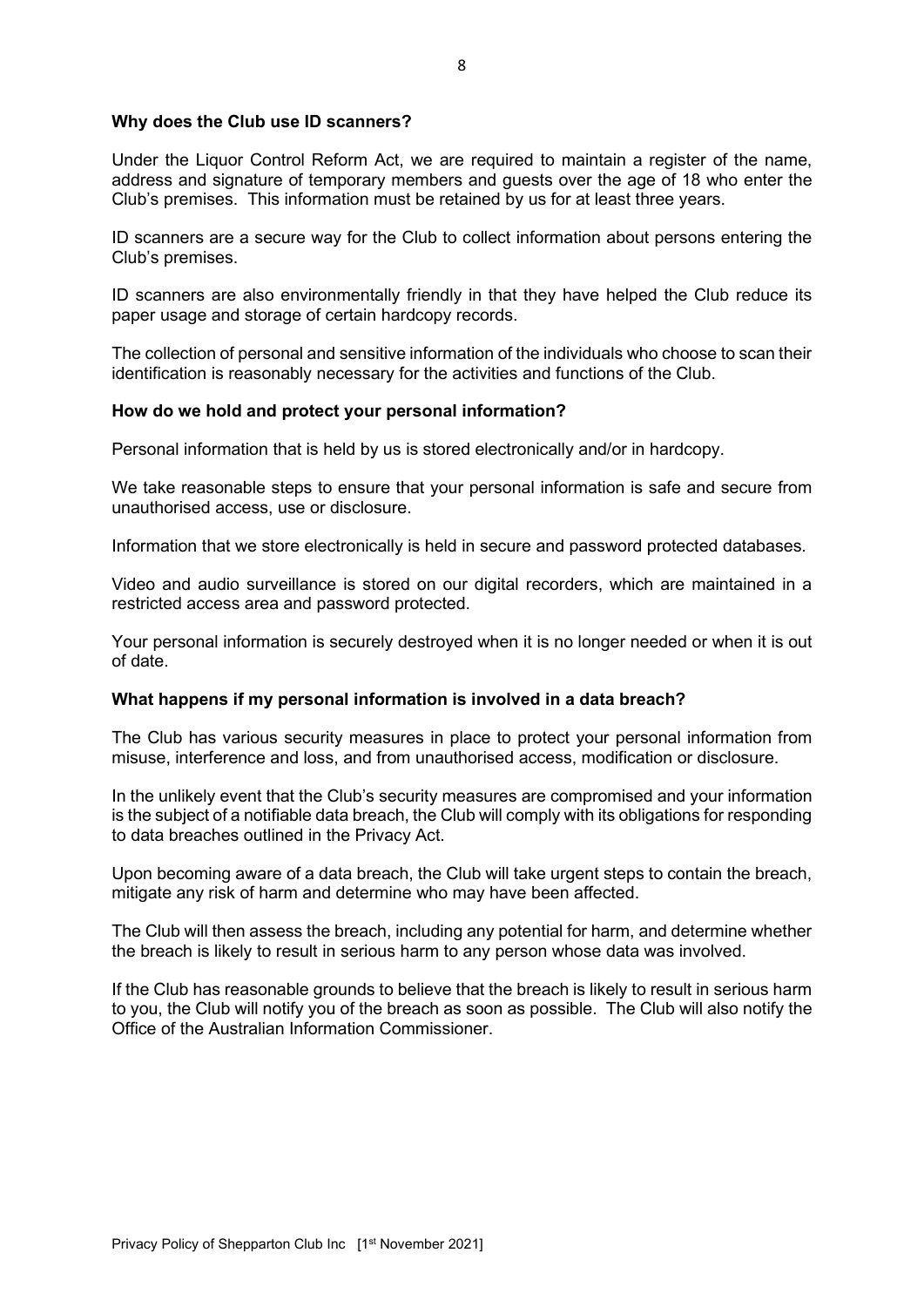Following a breach, the Club will conduct a review of its security measures and implement any additional measures it considers necessary to enhance the security of your information.

#### **Are we likely to disclose personal information overseas?**

It is unlikely that we will disclose your personal information overseas. However, if you agree to information being put on our websites or social media pages then this could be accessed by other countries.

We occasionally use secure cloud servers. This involves the use of servers that may be located in other countries and may constitute a disclosure under the Privacy Act.

#### **Using the Club's websites and social media sites**

The websites and social media pages operated by or in connection with us may collect personal information for the purposes outlined in this policy.

Any information collected by us as a result of your use of those websites and pages will be handled in accordance with this policy.

Those websites and pages may also use cookies and contain hyperlinks to other websites and pages, including those operated by third parties.

Any hyperlinks are provided for reference only. We do not have control over websites and pages operated by third parties and are not responsible for the content available on such websites or pages or the privacy practices of those third parties.

#### **What does this policy mean?**

By entering, visiting or dealing with the Club, you consent to the terms of this policy.

From time to time, your additional consent will be sought for the collection, use or disclosure of your personal information for purposes other than as set out in this policy.

If you do not agree to this policy or do not wish to receive direct marketing information from or in connection with the Club, please contact our Privacy Officer.

### **How do I access, update or correct the personal information held by the Club about me?**

You can request access to the personal information we hold about you by contacting our Privacy Officer.

We will not charge you for making the request. However, we may need to charge you for our time to answer your request. We will advise you in advance if there are to be any charges associated with complying with your request.

We will respond to your request within a reasonable timeframe (usually not more than 30 days).

When you request access, we may need further information from you to verify your identity.

There are a number of reasons why we may be unable to give you access to your personal information held by the Club. If we are not able to provide access, we will provide you with written reasons.